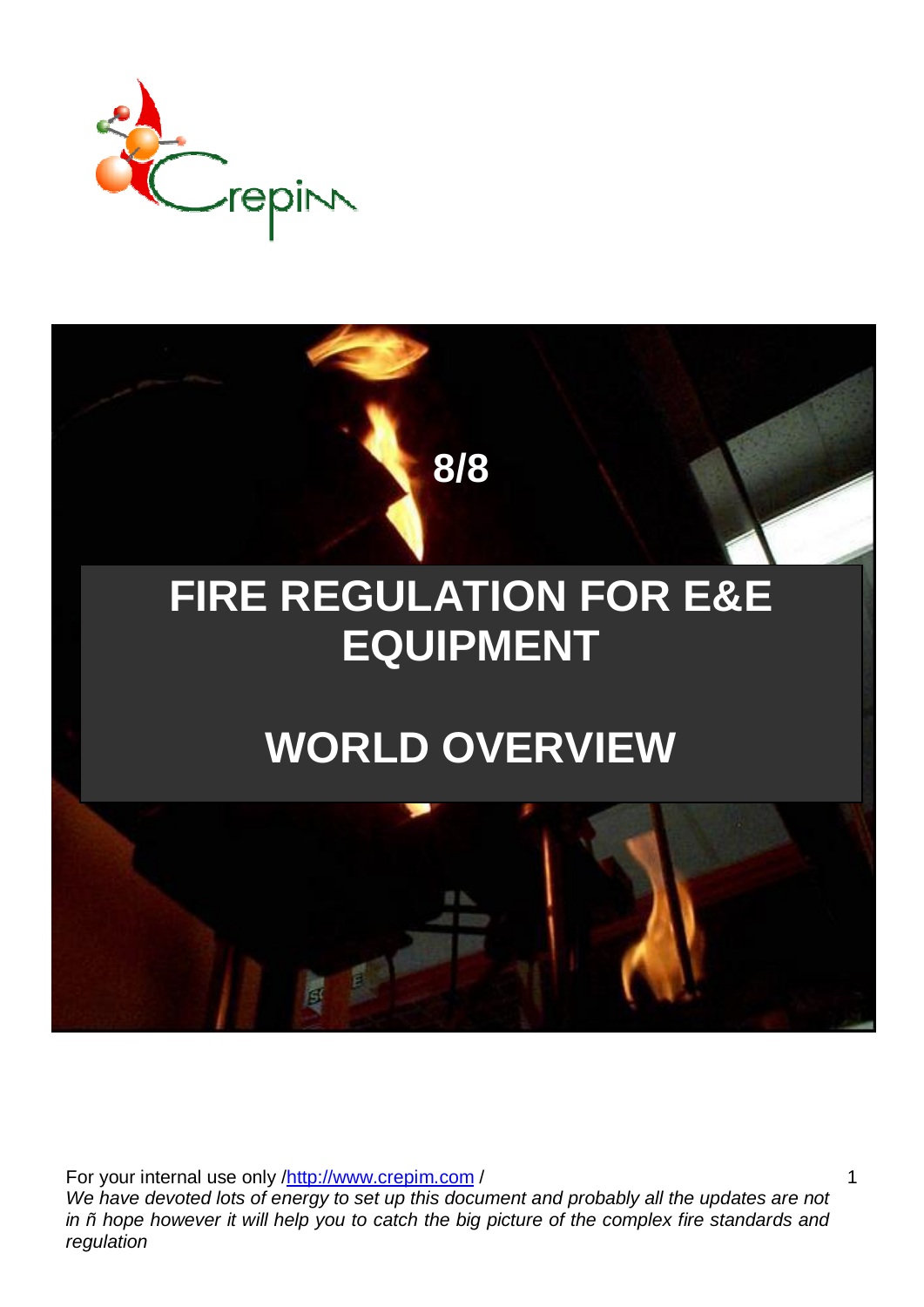# **CONTENTS**

| 1 UL 94 test method                      |  |
|------------------------------------------|--|
| 2 LOI test                               |  |
| 3 Glow wire test                         |  |
| 4 Vertical flame spread on bunched wires |  |

For your internal use only /http://www.crepim.com/ *We have devoted lots of energy to set up this document and probably all the updates are not in – hope however it will help you to catch the big picture of the complex fire standards and regulation*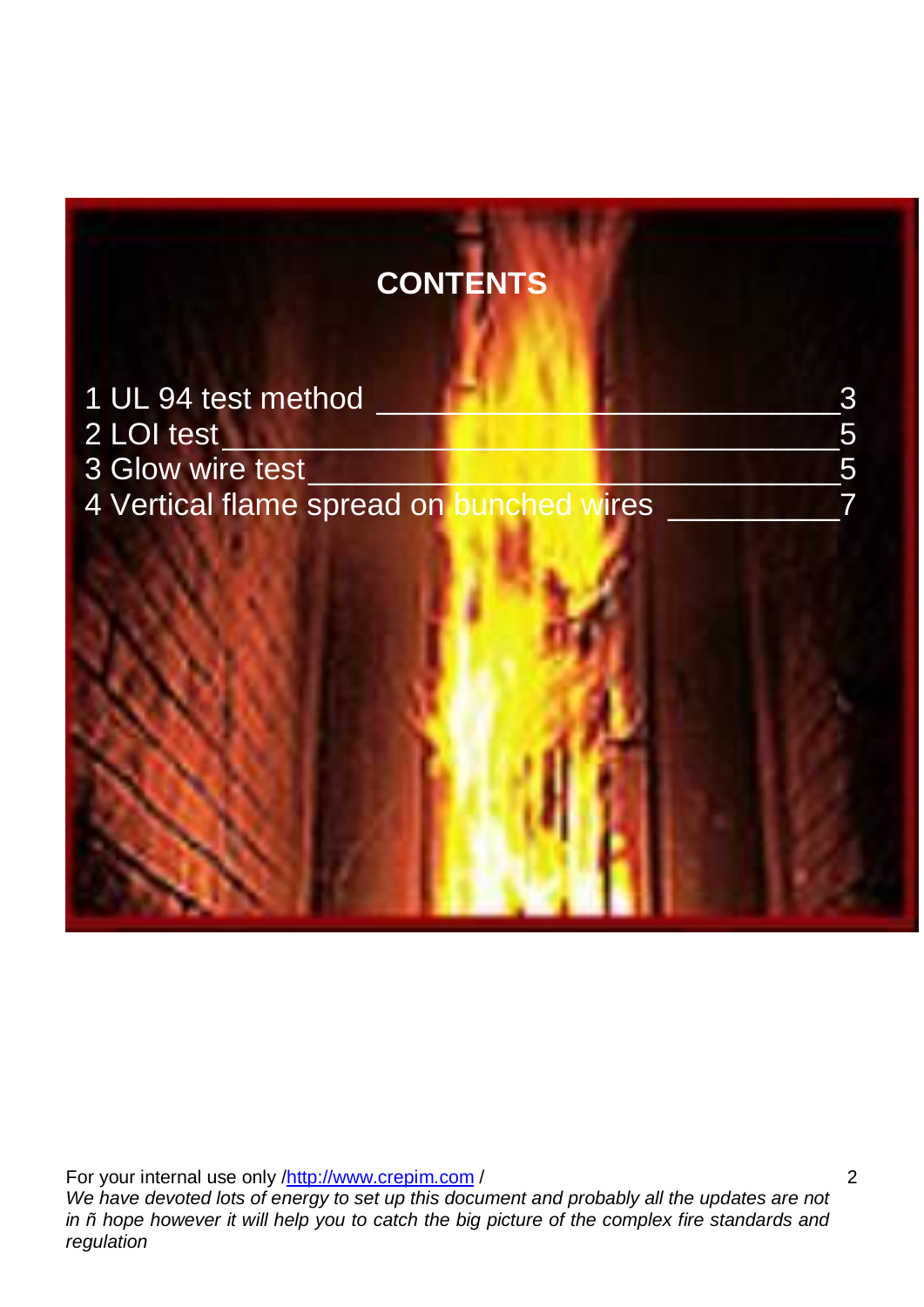## **1 UL 94 test method**

These requirements cover tests for flammability of plastic materials used for parts in devices and appliances. They are intended to serve as a preliminary indication of their acceptability with respect to flammability for a particular application. Assessment of important characteristics in the end-use application includes, but is not limited to, factors such as ease of ignition, burning rate, flame spread, fuel contribution, intensity of burning, and products of combustion. UL-94 test (according to the American National UL-94) is widely used for the determination of the relative flammability and for evaluating the dripping of plastics used in electrical engineering.



*Figure 1: UL94 Test for Flammability FOR V0, V1, V2 classification* 

*Figure 2: Horizontal burning test for HB classification* 



For your internal use only /http://www.crepim.com/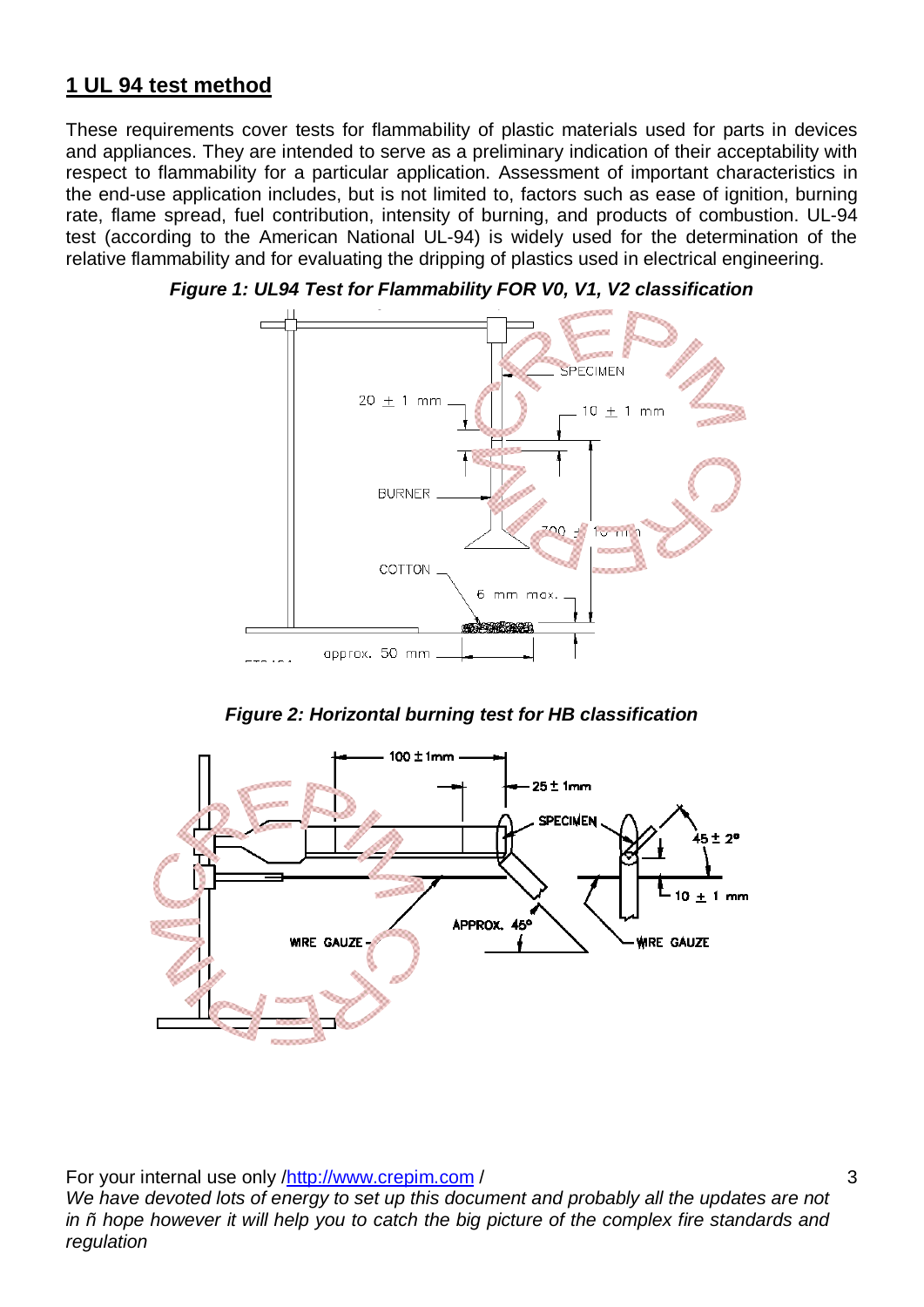

The following table shows the require conditions for each class. If a material does not comply with criteria of each class described in the table, it is non-classified.

| <b>Criteria</b>                                                                | $V-2$          | $V-1$     | $V - 0$   | <b>HB</b>                | 5VB       | 5VA       |
|--------------------------------------------------------------------------------|----------------|-----------|-----------|--------------------------|-----------|-----------|
| Number of ignitions                                                            | $\overline{2}$ | 2         | 2         |                          | 5         | 5         |
| Maximum flaming time per specimen per flame application, sec                   | 30             | 30        | 10        | ۰                        |           |           |
| Maximum total flaming time, 5 specimens, 2 ignitions, sec                      | 250            | 250       | 50        | $\overline{\phantom{a}}$ |           |           |
| Specimen drips, ignites cotton                                                 | Yes            | No        | <b>No</b> | ۰                        | <b>No</b> | <b>No</b> |
| Maximum afterglow time, per specimen, sec                                      | 60             | 60        | 30        | ۰                        |           |           |
| Burn to holding clamp                                                          | No             | <b>No</b> | <b>No</b> | $\overline{\phantom{a}}$ | No        | <b>No</b> |
| Maximum flaming or glowing combustion time after 5th flame<br>application, sec |                |           |           | ۰                        | 60        | 60        |
| Maximum burning rate for specimens from 3.0 mm to 13 mm<br>thickness, mm/min   |                |           |           | 40                       |           |           |
| Maximum burning rate for specimens less than 3.0 mm thickness,<br>mm/min       |                |           |           | 75                       |           |           |
| Plaque specimen exhibit burnthrough                                            |                |           |           | $\overline{\phantom{a}}$ | Yes       | No        |

For your internal use only /http://www.crepim.com/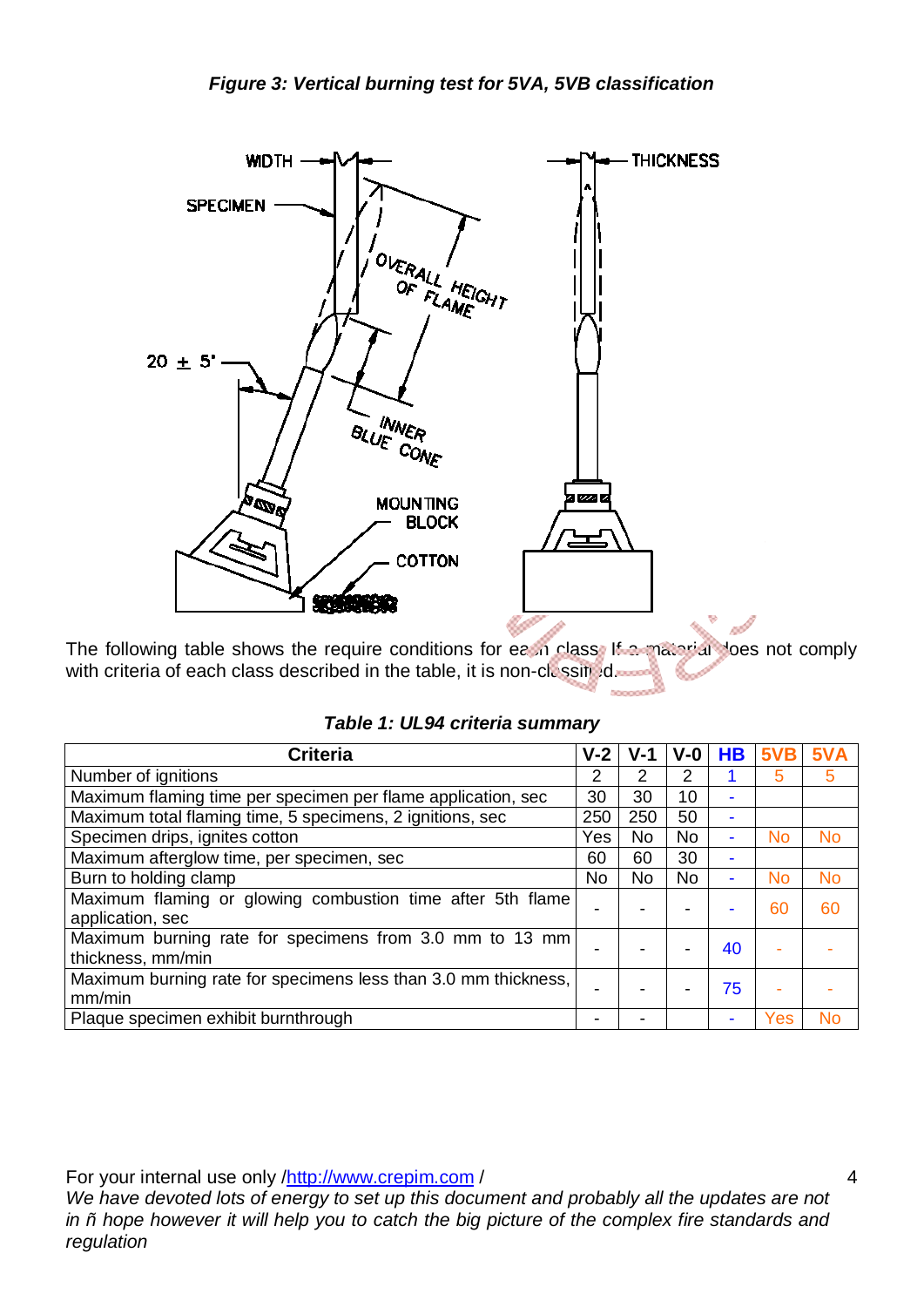## **2 LOI test**

Limiting Oxygen Index (LOI) is widely used for the determination of the relative flammability of polymeric materials.



*Figure 4: ISO 4589-2 LOI test appliance* 

It measures the minimum concentration of oxygen in a nitrogen oxygen mixture required to just support combustion of a test sample under specified test conditions (figure III-4) in a vertical position (the top of the test sample is inflamed with a burner). The erial has fire retardant performances of interest if its LOI value is higher than 21% (vol./vol.) which represents the concentration of oxygen in the air. The higher this value is, the better the FR properties of the material are.

#### **3 Glow wire test**

Burning behaviour of compounded thermoplastics is not just a material characteristic. It's also dependent on the shape and wall thickness of the application. Components or parts may, under faulty conditions or overload conditions, attain a temperature such that they are unduly affected or such that they will ignite parts in the nearby area. The Glow Wire Test simulates thermal stresses that may be produced by such sources of heat or ignition, for example the glowing elements of overloaded resistors, in order to assess by simulation technique the fire hazard.

Temperatures of glow wire test are: 550, 650, 750 850 or 960 °C (depending on the relevant specification):

 $\checkmark$  The specimen is consider to have withstood the Glow Wire Test if one of the following applies: here is no flame and no glowing on the sample,

5

For your internal use only /http://www.crepim.com /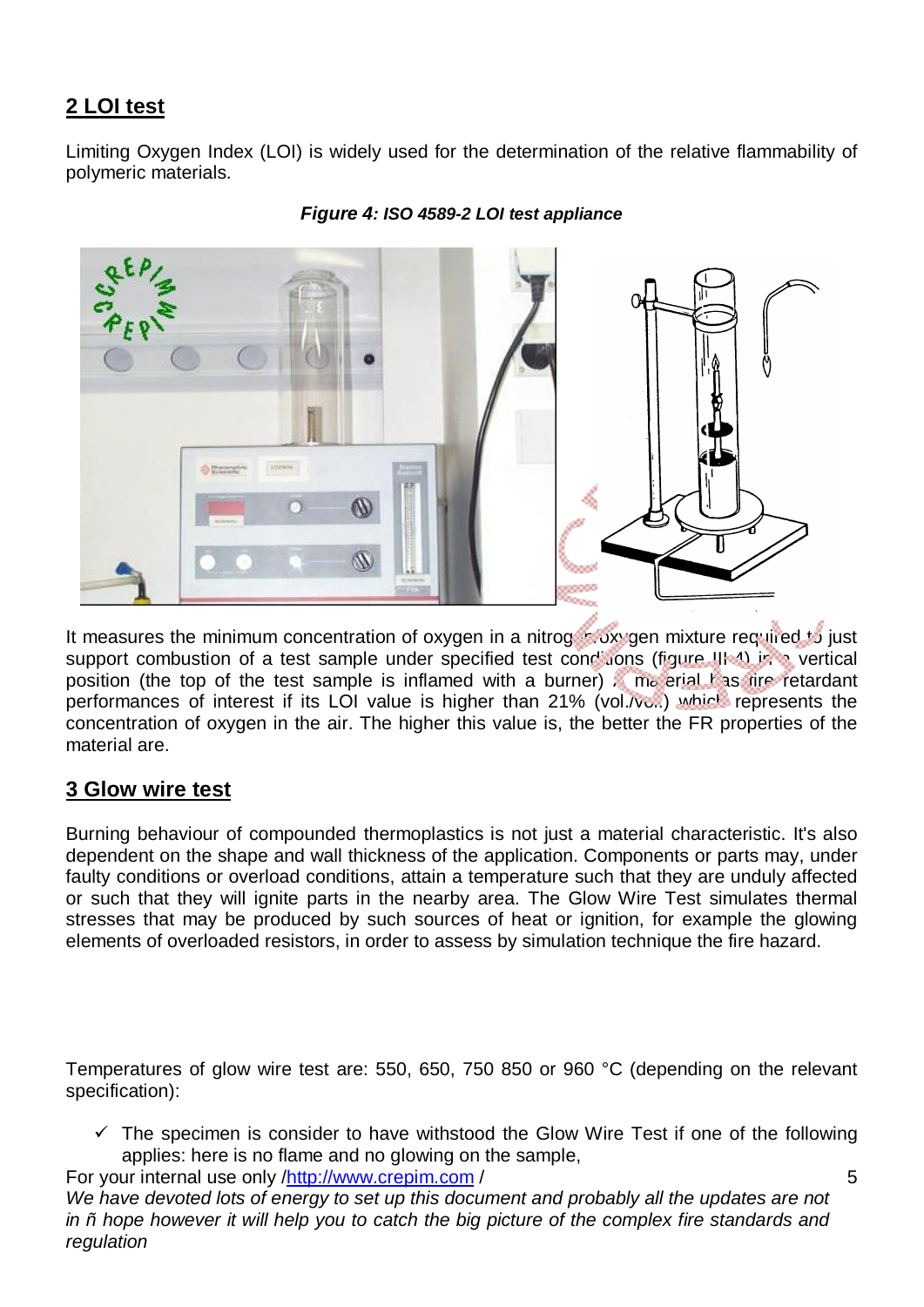$\checkmark$  Flames or glowing of the sample extinguish within 30 seconds after removal of the glow wire, and if the cotton or the paper underlay doesn't ignite or burn.

*Figure 5: the NF EN 60695-2-10/-11/-12 glow wire test method* 



For your internal use only /http://www.crepim.com/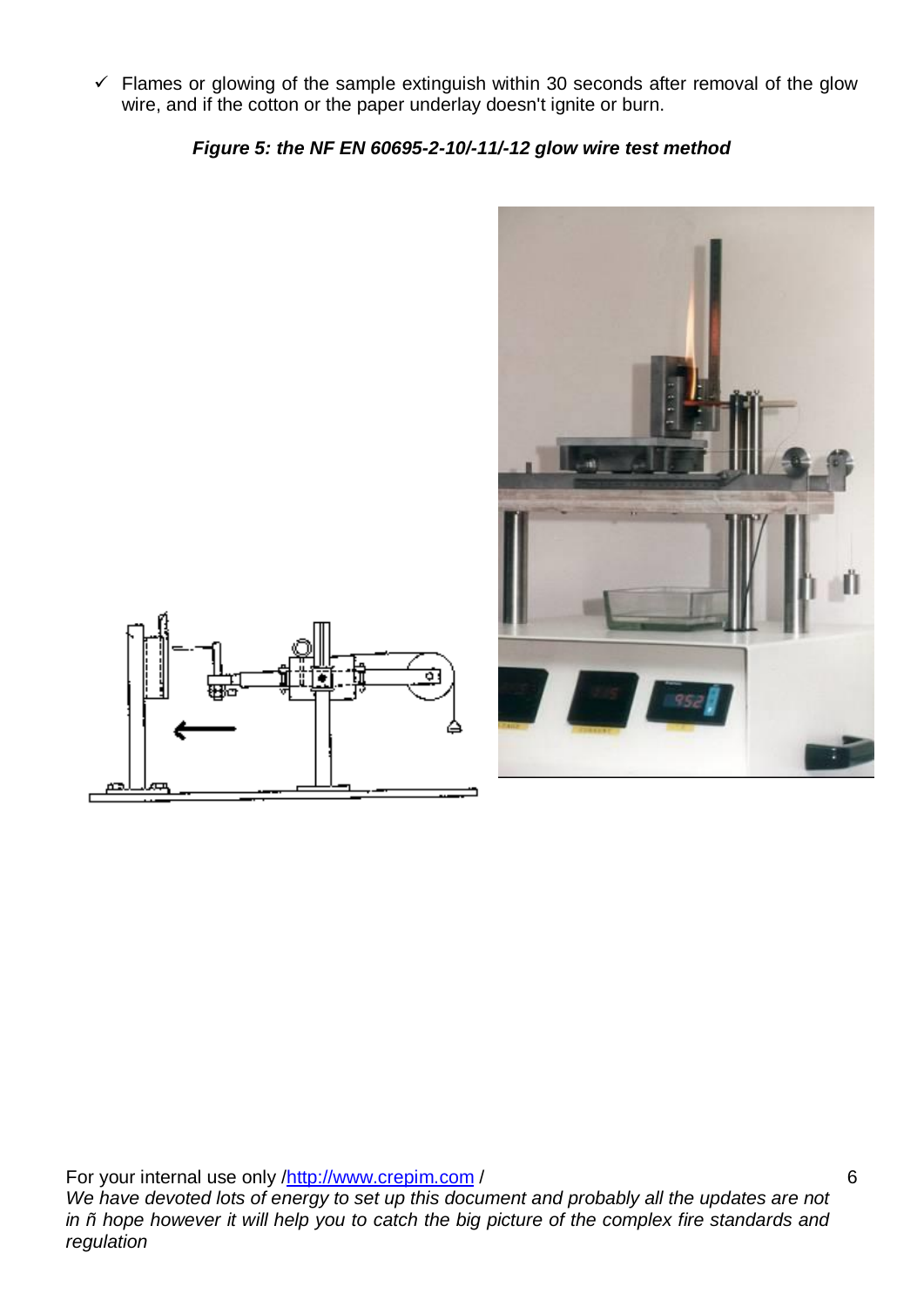## **4 Vertical flame spread on bunched wires**

European EN 50399 protocol simulates a fire starting under well-ventilated conditions in a vertical cable tray/shaft. A test according to this method provides data for the early stage of a cable fire from ignition of cables mounted vertically on a ladder until flames have propagated the entire height of a normal room.





For your internal use only /http://www.crepim.com/ *We have devoted lots of energy to set up this document and probably all the updates are not in – hope however it will help you to catch the big picture of the complex fire standards and regulation*